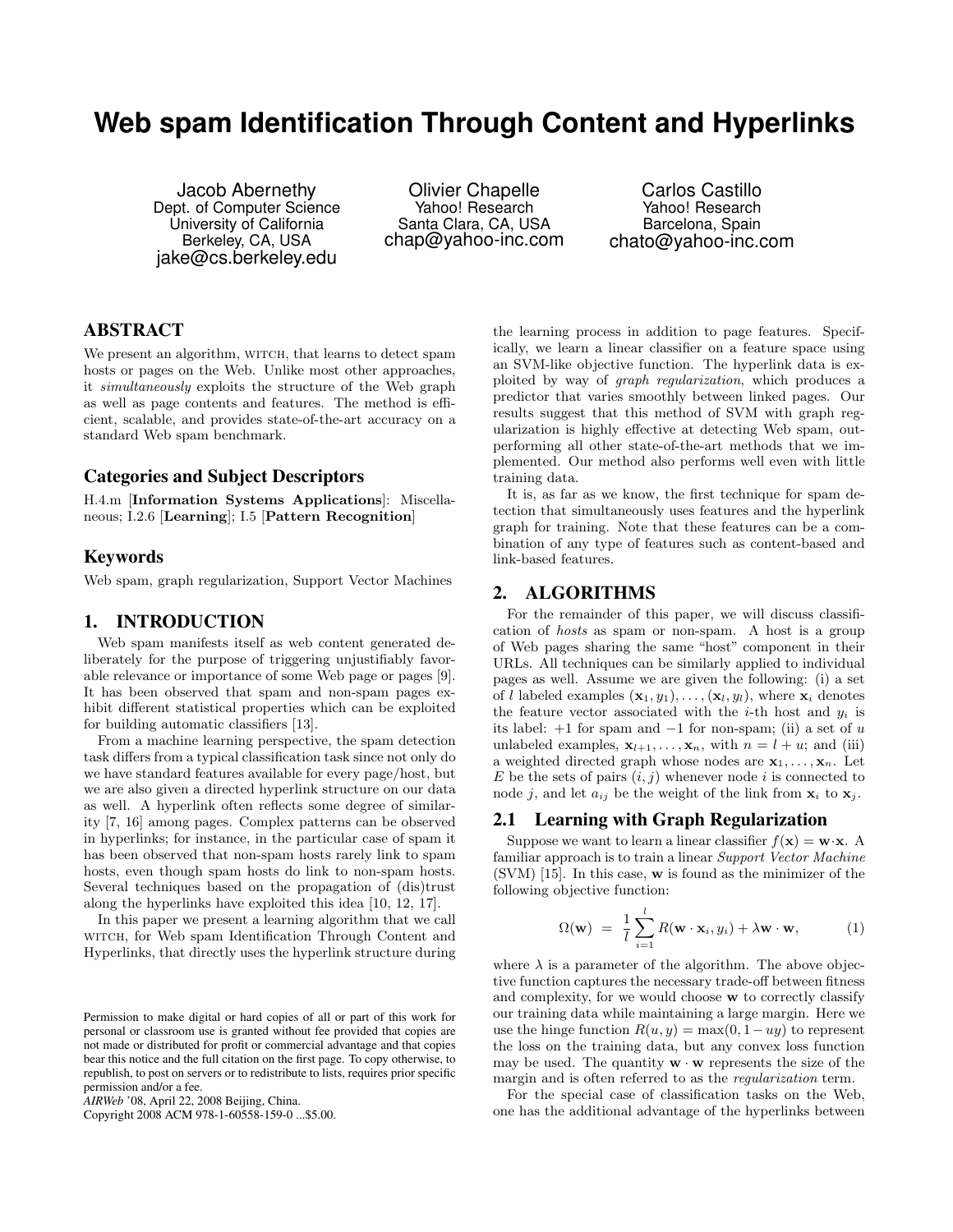Algorithm 1 WITCH

**Params:**  $\lambda_1, \lambda_2, \gamma$ , convex function  $\Phi(\cdot, \cdot)$ **Input:** labeled training set  $(\mathbf{x}_1, y_1), \ldots, (\mathbf{x}_l, y_l)$ **Input:** unlabeled set  $\mathbf{x}_{l+1}, \ldots, \mathbf{x}_n$ **Input:** hyperlink graph E with edge weights  $\{a_{ij}\}_{(i,j)\in E}$ Solve:

$$
\mathbf{w}, \mathbf{z} \leftarrow \arg\min_{\mathbf{w}, \mathbf{z}} \Omega(\mathbf{w}, \mathbf{z}),
$$

with  $\Omega(\cdot)$  defined in (3). **Predict:** label node i as  $sign(\mathbf{w} \cdot \mathbf{x}_i + z_i)$ .

nodes. Hyperlinks can be represented as a directed graph with edge set E. Hyperlinks are not placed at random, and it has been shown empirically that they imply some degree of similarity between the source and the target node of the hyperlink [11, 7]. Based on this observation, it is natural to add an additional regularizer to the objective function:

$$
\Omega(\mathbf{w}) = \frac{1}{l} \sum_{i=1}^{l} R(\mathbf{w} \cdot \mathbf{x}_i, y_i) + \lambda \mathbf{w} \cdot \mathbf{w} + \gamma \sum_{(i,j) \in E} a_{ij} \Phi(\mathbf{w} \cdot \mathbf{x}_i, \mathbf{w} \cdot \mathbf{x}_j), \quad (2)
$$

where  $a_{ij}$  is a weight associated with the link from node i to node j. The first two terms correspond to a standard linear SVM described above. The third term enforces the desired graph regularization described above. The function Φ represents any distortion measure, and is chosen according to the problem at hand.

The objective (2) was proposed in [4, 16], where  $\Phi$  was chosen to be  $\Phi(u, v) := (u - v)^2$ , which implicitly encodes the expectation that hyperlinked neighbors should have similar predicted values. One novelty of our proposed method is that, contrary to [4, 16], we utilize asymmetric graph metrics tuned to the particular task of Web spam classification. With spam, incorporating hyperlink direction is crucial: spam hosts frequently link to genuine hosts but rarely vice versa. This has been empirically confirmed in [6, 8]. We exploit hyperlink direction through the alternative metric  $\Phi(u, v) = \max(0, v - u)^2$ , and provide a much more detailed discussion in Section 3.1.

#### 2.2 Additional Slack Variables

In the case where the feature space is not rich enough, a simple linear classifier  $w \cdot x$  might not be flexible enough. But as in [16], one can introduce a parameter  $z_i$  for every node *i* and learn a classifier of the form  $f(\mathbf{x}_i) = \mathbf{w} \cdot \mathbf{x}_i + z_i$ . This extra term can be seen as an additional slack variable that gives more freedom to the learned classifier.

Our new objective becomes:

$$
\Omega(\mathbf{w}, \mathbf{z}) = \frac{1}{l} \sum_{i=1}^{l} R(\mathbf{w} \cdot \mathbf{x}_i + z_i, y_i) + \lambda_1 \mathbf{w} \cdot \mathbf{w} + \lambda_2 \mathbf{z} \cdot \mathbf{z} + \gamma \sum_{(i,j) \in E} a_{ij} \Phi(\mathbf{w} \cdot \mathbf{x}_i + z_i, \mathbf{w} \cdot \mathbf{x}_j + z_j).
$$
 (3)

Here we introduce two regularization parameters  $\lambda_1$  and  $\lambda_2$ for controlling the values of both w and z.

This last objective function is the basis for WITCH, which we now summarize in Algorithm 1.

## 2.3 Optimization

Since the objective function is convex and differentiable, one can simply use nonlinear conjugate gradient [14] to optimize it. This is a standard and very efficient method for nonlinear optimization and it only requires the computation of the gradient. It is also much faster than the dual algorithm of [16]. Details can be found in [3].

Another way of optimizing (3) is to perform an alternate optimization on w and z. The advantage of this approach is that both steps can be performed using standard algorithms: the minimization on w can be done using a regression algorithm, while the minimization on z boils down to a standard iterative propagation algorithm on the graph. We refer the reader to [3] for a detailed description of this method.

#### 3. IMPLEMENTATION AND RESULTS

All experimental results from this section are based on a data set that we discuss in Section 4. In order to compare performance of each method, we chose the metric Area Under the ROC curve (AUC). AUC provides a natural measure of accuracy of a predicted ranking, and requires only that the algorithm outputs an ordering of the test set. Further details about the experimental setup can be found in [3].

#### 3.1 Design Elements

We proceed to analyze the performance of our spam classification technique, witch (Web spam Identification Through Content and Hyperlinks). We start by describing in detail the different algorithm settings that we consider.

**Graph weights.** For each pair of nodes  $i, j$ , we are given  $n_{i,j}$ , the number of links from host i to host j. To utilize graph regularization we must specify edge weights, and we tried a variety of different weighting schemes. Absolute weights  $a_{i,j} := n_{i,j}$  tended to over-regularize hosts with abundant hyperlinks, which was improved by using binary weights,  $a_{i,j} := 1[n_{i,j} > 0]$ , and further by "square-root weights",  $a_{i,j} := \sqrt{n_{i,j}}$ . The best performance, however, was obtained with logarithmic weights,  $a_{i,j} := \log(1 + n_{i,j}),$ and we report all results with this latter choice.

Graph Regularizer. Since we expect a host's "spamicity" (or similarly, "authenticity") to be preserved locally within the web, the graph regularization function  $\Phi(\cdot, \cdot)$  ought to encode how we enforce this locality in our predictions. If node *i* links to node *j*, then  $\Phi(f_i, f_j)$  should measure how "unnatural" it is that a node with spam score  $f_i$  links to a node with spam score  $f_i$ . We have already defined two possible regularization functions:

$$
\begin{array}{rcl}\n\Phi_{sqr}(f_i, f_j) & \triangleq & (f_i - f_j)^2 \\
\Phi_{sqr}^+(f_i, f_j) & \triangleq & \max(0, f_j - f_i)^2 = [f_j - f_i]_+^2\n\end{array}
$$

The first of these penalizes the square of any deviation between the predicted values of  $i$  and  $j$ . The second function, on the other hand, only penalizes the predicted spam scores when the node creating the link has a lower predicted spam value than the link's destination. The function  $\Phi_{sqr}^+$ encodes our assumption that, while the spamicity value can reasonably decrease through a link (i.e. when bad links to good), it should not increase (i.e. when good links to bad).

For the task at hand, the latter choice would appear more appropriate. In general, while bad nodes may link to good nodes (perhaps to appear good), good nodes typically have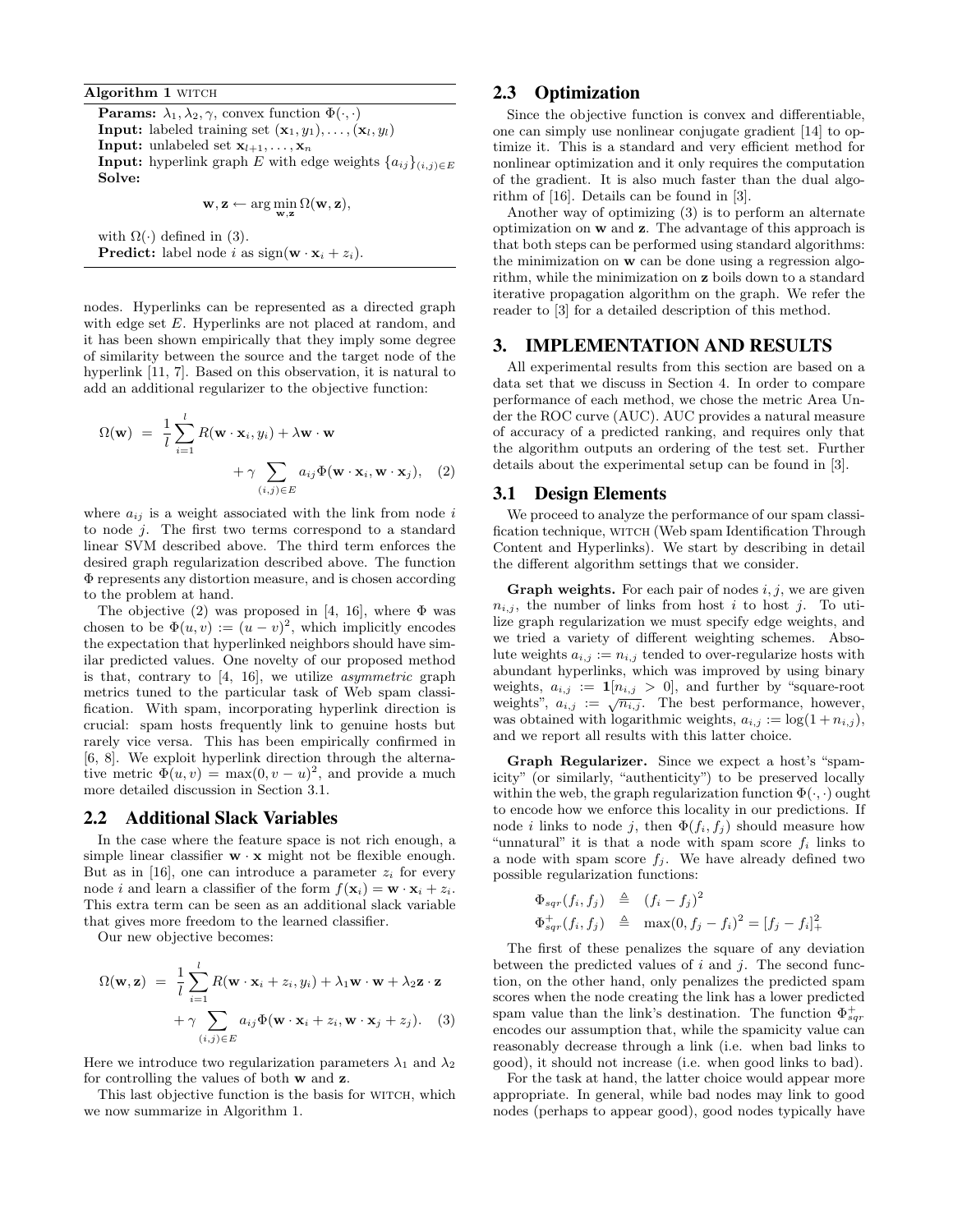

Figure 1: Effect of mixed regularization.  $\alpha = 0$  im- $\textbf{plies}\ \Phi:=\Phi_{sqr}^+,\ \textbf{while}\ \alpha=1\ \textbf{implies}\ \Phi:=\Phi_{sqr}.$ 

no incentive to link to bad nodes (unless perhaps they are paid to do this), and thus we expect only rarely to observe good-to-bad pairs. We have also observed this empirically: among the labeled nodes within the WEBSPAM-UK2006 dataset described above, only 1.8% of the out-links from non-spam hosts point to spam hosts, while 14.7% of out-links from spam hosts point to non-spam hosts.

Interestingly, we have found that the best choice or regularization is neither of the above but rather a mixture of the two. For any  $\alpha \in [0,1]$ , define:

$$
\Phi_{\alpha}(a,b) \triangleq \alpha \Phi_{sqr}(a,b) + (1-\alpha) \Phi_{sqr}(a,b)
$$

We found this mixed regularization to be very effective, and surprisingly a great improvement over either using only  $\Phi_{\text{sqrt}}$ or only  $\Phi_{sqr}^+$ . In Figure 1, we plot performance, measured by AUC, as a function of the choice of  $\alpha$ . When  $\alpha = 0$ , only the nonspam→spam links are penalized. When  $\alpha = 1$ any deviation in the predicted spam value between linked hosts incurs a cost. For the remainder of the results in the paper, we report results using  $\Phi_{0.1}$ , i.e. where  $\alpha = 0.1$ , as the regularization function. The value of  $\alpha$  can be tuned more carefully, but performance is relatively stable around this value.

Model Selection. WITCH requires the choice of three hyperparameters,  $\lambda_1, \lambda_2, \gamma$ . We maintained a hold-out set consisting of a random 20% sample of the training data. On  $a 7 \times 7 \times 7$  grid of parameters, we trained WITCH for each combination and chose the triple  $(\lambda_1, \lambda_2, \gamma)$  that returned the best test performance on these data. The final results we report in Table 1 were obtained after validation.

#### 3.2 Comparison with Variant Algorithms

We now present the performance of WITCH on the dataset discussed in Section 4.

Recall that WITCH takes advantage of three primary tools in training: host features, slack variables, and regularization along the hyperlink graph. Each of these elements plays a different role in the algorithm and contributes to performance at varying levels. To see the relative importance of each, we now consider alternative approaches that involve various subsets of the above.

Only Features. We train a linear classifier on the given feature space with no graph regularization. That is, we set  $\lambda_2 = 0$  and  $\gamma = 0$  in (3). This is a standard SVM.

Features  $+$  Graph Regularization (GR). We train a linear classifier on the provided feature space but we additionally regularize according to the hyperlink graph structure. This corresponds to minimizing (2).

Slack Variables  $+$  GR. We ignore features and directly learn the label using graph regularization. This is equivalent to optimizing (3) under constraints  $w = 0$ .

Features  $+$  Slack  $+$  GR (WITCH). We now utilize all tools available. We simultaneously train a linear classifier and slack variables, and we regularize the predicted values along the graph. This is algorithm 1.

In Table 1 we report performance for each of the above four methods. We observe that the greatest boost appears to be due to the addition of slack variables. This is likely the result of underfitting: there may not be a single linear predictor w on the available feature space that can accurately detect spam, thus the slack introduces an additional level of freedom to the model for accurately classifying spam.

To see how performance depends on subset size, in Figure 2 we also compare each of the above algorithms for seven different training-set sizes.



Figure 2: Performance of WITCH and variants (from Section 3.2). Experiments repeated 10 times with random subsets and median is plotted.

## 4. COMPARISON WITH OTHER METHODS

To compare methods for detecting spam on the World Wide Web, a group of researchers recently organized the Web Spam Challenge [2] based on the WEBSPAM-UK2006 spam collection [5], a public Web Spam dataset annotated at the level of hosts. The collection represents a graph of 11,402 hosts in the .uk domain, out of which 7,473 are labeled. We used the set of 236 features proposed for the challenge. The training/testing split was fixed and is the same that was used in the Web Spam Challenge Track I.

The first track of the competition, in which we did not take part, ended in April of 2007; the best performance in terms of  $AUC<sup>1</sup>$  was obtained by Gordon Cormack with 0.956. On the same dataset, WITCH outperforms all submissions to the

 $1$ This track in fact had several winners, as the competition consider F-Measure as well as AUC for a performance metric.